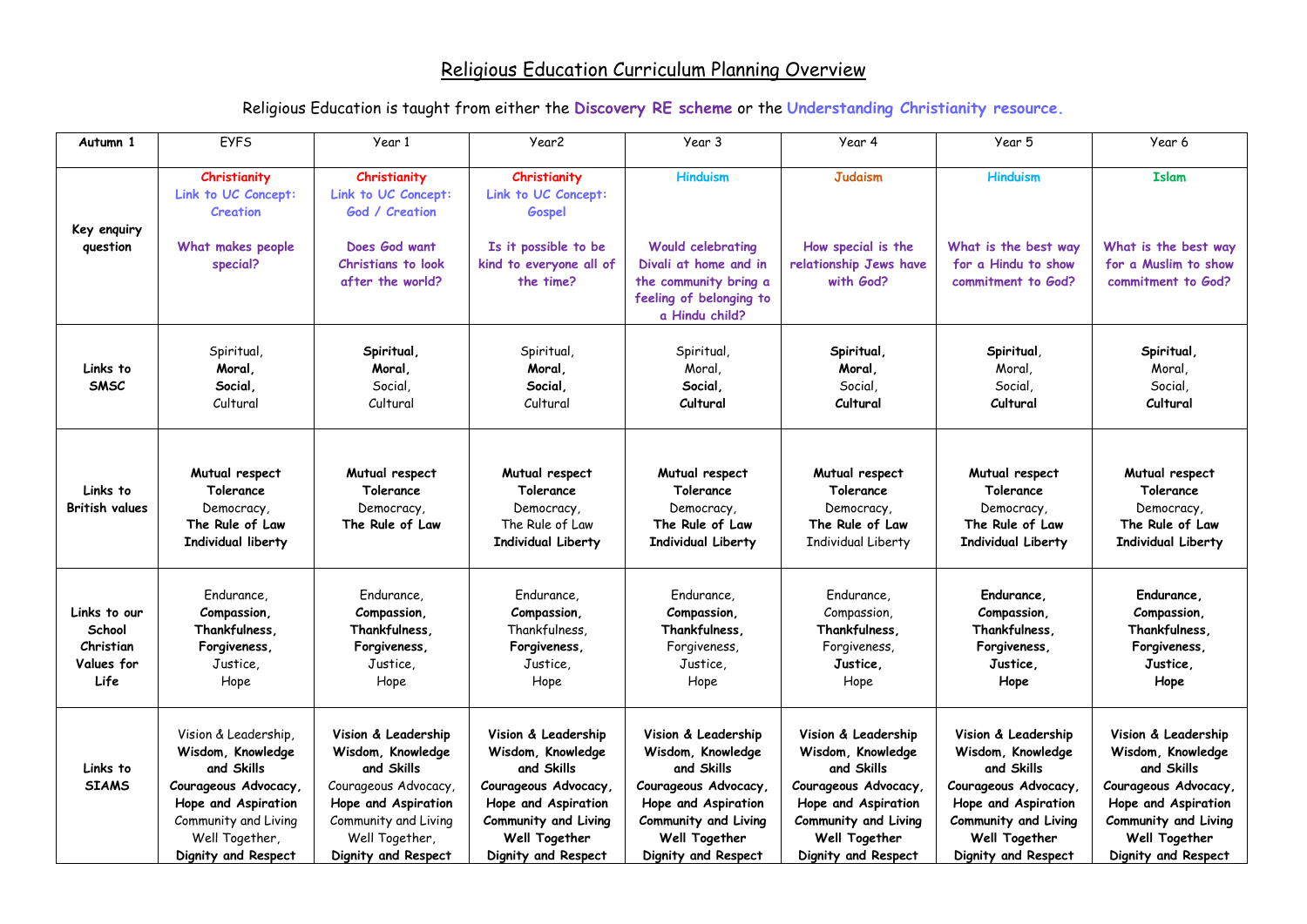| Autumn 2                                                  | <b>EYFS</b>                                                                                                                                                              | Year 1                                                                                                                                                                 | Year <sub>2</sub>                                                                                                                                                      | Year 3                                                                                                                                                                | Year 4                                                                                                                                                                | Year 5                                                                                                                                                                 | Year 6                                                                                                                                                                 |
|-----------------------------------------------------------|--------------------------------------------------------------------------------------------------------------------------------------------------------------------------|------------------------------------------------------------------------------------------------------------------------------------------------------------------------|------------------------------------------------------------------------------------------------------------------------------------------------------------------------|-----------------------------------------------------------------------------------------------------------------------------------------------------------------------|-----------------------------------------------------------------------------------------------------------------------------------------------------------------------|------------------------------------------------------------------------------------------------------------------------------------------------------------------------|------------------------------------------------------------------------------------------------------------------------------------------------------------------------|
| Key enquiry<br>question                                   | Christianity<br>UC Concept:<br><b>Incarnation</b><br>Why do Christians<br>perform Nativity at<br>plays at Christmas?                                                     | Christianity<br>UC Concept:<br><b>Incarnation</b><br>Why does Christmas<br>matter to Christians?<br>Core knowledge                                                     | Christianity<br>UC Concept:<br><b>Incarnation</b><br>Why does Christmas<br>matter to Christians?<br>Digging Deeper                                                     | Christianity<br>UC Concept:<br><b>Incarnation</b><br>What is the Trinity?<br>Core knowledge                                                                           | Christianity<br>UC Concept:<br><b>Incarnation</b><br>What is the Trinity?<br>Digging Deeper                                                                           | Christianity<br>UC Concept:<br><b>Incarnation</b><br>Was Jesus the<br>Messiah?<br>Core Knowledge                                                                       | Christianity<br><b>UC Concept:</b><br><b>Incarnation</b><br>Was Jesus the<br>Messiah?<br>Digging Deeper                                                                |
| Links to<br><b>SMSC</b>                                   | Spiritual,<br>Moral,<br>Social,<br>Cultural                                                                                                                              | Spiritual,<br>Moral,<br>Social.<br>Cultural                                                                                                                            | Spiritual,<br>Moral,<br>Social.<br>Cultural                                                                                                                            | Spiritual<br>Moral,<br>Social.<br>Cultural                                                                                                                            | Spiritual,<br>Moral,<br>Social.<br>Cultural                                                                                                                           | Spiritual,<br>Moral,<br>Social.<br>Cultural                                                                                                                            | Spiritual,<br>Moral,<br>Social.<br>Cultural                                                                                                                            |
| Links to<br><b>British values</b>                         | Mutual respect<br>Tolerance<br>Democracy,<br>The Rule of Law<br><b>Individual Liberty</b>                                                                                | Mutual respect<br>Tolerance<br>Democracy,<br>The Rule of Law<br><b>Individual Liberty</b>                                                                              | Mutual respect<br>Tolerance<br>Democracy,<br>The Rule of Law<br><b>Individual Liberty</b>                                                                              | Mutual respect<br>Tolerance<br>Democracy,<br>The Rule of Law<br><b>Individual Liberty</b>                                                                             | Mutual respect<br>Tolerance<br>Democracy,<br>The Rule of Law<br><b>Individual Liberty</b>                                                                             | Mutual respect<br>Tolerance<br>Democracy,<br>The Rule of Law<br>Individual liberty                                                                                     | Mutual respect<br>Tolerance<br>Democracy,<br>The Rule of Law<br>Individual liberty                                                                                     |
| Links to our<br>School<br>Christian<br>Values for<br>Life | Endurance,<br>Compassion,<br>Thankfulness<br>Forgiveness,<br>Justice.<br>Hope                                                                                            | Endurance,<br>Compassion,<br>Thankfulness<br>Forgiveness,<br>Justice,<br>Hope                                                                                          | Endurance,<br>Compassion,<br>Thankfulness<br>Forgiveness,<br>Justice,<br>Hope                                                                                          | Endurance,<br>Compassion,<br>Thankfulness.<br>Forgiveness,<br>Justice.<br>Hope                                                                                        | Endurance,<br>Compassion,<br>Thankfulness,<br>Forgiveness,<br>Justice.<br>Hope                                                                                        | Endurance,<br>Compassion,<br>Thankfulness,<br>Forgiveness,<br>Justice.<br>Hope                                                                                         | Endurance,<br>Compassion,<br>Thankfulness,<br>Forgiveness,<br>Justice.<br>Hope                                                                                         |
| Link to<br><b>STAMS</b>                                   | Vision & Leadership,<br>Wisdom, Knowledge<br>and Skills<br>Courageous Advocacy,<br>Hope and Aspiration,<br>Community and Living<br>Well Together,<br>Dignity and Respect | Vision & Leadership<br>Wisdom, Knowledge<br>and Skills<br>Courageous Advocacy,<br>Hope and Aspiration<br>Community and Living<br>Well Together,<br>Dignity and Respect | Vision & Leadership<br>Wisdom, Knowledge<br>and Skills<br>Courageous Advocacy,<br>Hope and Aspiration<br>Community and Living<br>Well Together,<br>Dignity and Respect | Vision & Leadership<br>Wisdom, Knowledge<br>and Skills<br>Courageous Advocacy,<br>Hope and Aspiration<br>Community and Living<br>Well Together<br>Dignity and Respect | Vision & Leadership<br>Wisdom, Knowledge<br>and Skills<br>Courageous Advocacy,<br>Hope and Aspiration<br>Community and Living<br>Well Together<br>Dignity and Respect | Vision & Leadership<br>Wisdom, Knowledge<br>and Skills<br>Courageous Advocacy,<br>Hope and Aspiration<br>Community and Living<br>Well Together,<br>Dignity and Respect | Vision & Leadership<br>Wisdom, Knowledge<br>and Skills<br>Courageous Advocacy,<br>Hope and Aspiration<br>Community and Living<br>Well Together,<br>Dignity and Respect |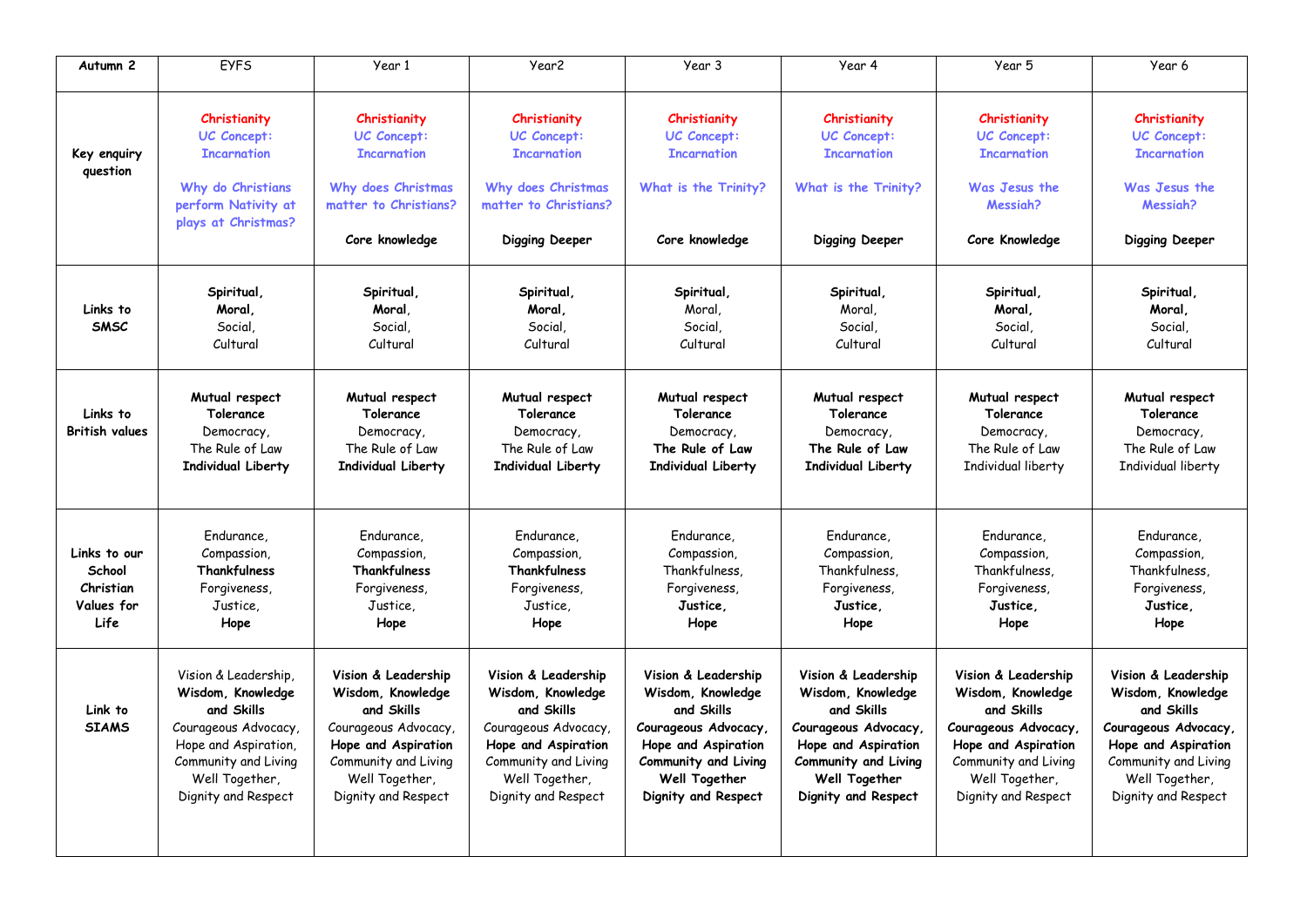| Spring 1                                                  | <b>EYFS</b>                                                                                                                                                               | Year 1                                                                                                                                                                | Year <sub>2</sub>                                                                                                                                                    | Year 3                                                                                                                                                                | Year 4                                                                                                                                                                | Year 5                                                                                                                                                                       | Year 6                                                                                                                                                                 |
|-----------------------------------------------------------|---------------------------------------------------------------------------------------------------------------------------------------------------------------------------|-----------------------------------------------------------------------------------------------------------------------------------------------------------------------|----------------------------------------------------------------------------------------------------------------------------------------------------------------------|-----------------------------------------------------------------------------------------------------------------------------------------------------------------------|-----------------------------------------------------------------------------------------------------------------------------------------------------------------------|------------------------------------------------------------------------------------------------------------------------------------------------------------------------------|------------------------------------------------------------------------------------------------------------------------------------------------------------------------|
| Key enguiry<br>question                                   | Christianity and<br>includes Islam.<br><b>Judaism</b>                                                                                                                     | Christianity<br>Link to UC Concept:<br><b>Gospel / Incarnation</b>                                                                                                    | <b>Judaism</b>                                                                                                                                                       | Christianity<br>Link to UC Concept:<br>Gospel                                                                                                                         | <b>Judaism</b>                                                                                                                                                        | <b>Hinduism</b>                                                                                                                                                              | Christianity<br>Link to UC Concept<br>God                                                                                                                              |
|                                                           | How do people<br>celebrate?                                                                                                                                               | Was it always easy<br>for Jesus to show<br>friendship?                                                                                                                | How special is the<br>relationship Jews have<br>with God?                                                                                                            | <b>Could Jesus really</b><br>heal people? Were<br>these miracles or is<br>there another<br>explanation?                                                               | How important is it<br>for Jewish people to<br>do what God asks<br>them to do?                                                                                        | How can Brahman be<br>everywhere and in<br>everything?                                                                                                                       | Is anything ever<br>eternal?                                                                                                                                           |
| Links to<br><b>SMSC</b>                                   | Spiritual,<br>Moral,<br>Social,<br>Cultural                                                                                                                               | Spiritual,<br>Moral.<br>Social.<br>Cultural                                                                                                                           | Spiritual,<br>Moral,<br>Social.<br>Cultural                                                                                                                          | Spiritual,<br>Moral,<br>Social,<br>Cultural                                                                                                                           | Spiritual,<br>Moral.<br>Social,<br>Cultural                                                                                                                           | Spiritual,<br>Moral,<br>Social,<br>Cultural                                                                                                                                  | Spiritual,<br>Moral.<br>Social,<br>Cultural                                                                                                                            |
| Links to<br><b>British values</b>                         | Mutual respect<br>Tolerance<br>Democracy,<br>The Rule of Law<br>Individual Liberty                                                                                        | Mutual respect<br>Tolerance<br>Democracy,<br>The Rule of Law<br><b>Individual Liberty</b>                                                                             | Mutual respect<br>Tolerance<br>Democracy,<br>The Rule of Law<br><b>Individual Liberty</b>                                                                            | Mutual respect<br>Tolerance<br>Democracy,<br>The Rule of Law<br>Individual liberty                                                                                    | Mutual respect<br>Tolerance<br>Democracy,<br>The Rule of Law<br>Individual liberty                                                                                    | Mutual respect<br>Tolerance<br>Democracy,<br>The Rule of Law<br>Individual liberty                                                                                           | Mutual respect<br>Tolerance.<br>Democracy,<br>The Rule of Law<br>Individual liberty                                                                                    |
| Links to our<br>School<br>Christian<br>Values for<br>Life | Endurance.<br>Compassion,<br>Thankfulness.<br>Forgiveness,<br>Justice,<br>Hope                                                                                            | Endurance.<br>Compassion.<br>Thankfulness,<br>Forgiveness,<br>Justice,<br>Hope                                                                                        | Endurance,<br>Compassion,<br>Thankfulness,<br>Forgiveness,<br>Justice,<br>Hope                                                                                       | Endurance.<br>Compassion,<br>Thankfulness,<br>Forgiveness,<br>Justice,<br>Hope                                                                                        | Endurance.<br>Compassion,<br>Thankfulness,<br>Forgiveness,<br>Justice,<br>Hope                                                                                        | Endurance.<br>Compassion,<br>Thankfulness.<br>Forgiveness,<br>Justice,<br>Hope                                                                                               | Endurance,<br>Compassion,<br>Thankfulness.<br>Forgiveness,<br>Justice,<br>Hope                                                                                         |
| Links to<br><b>SIAMS</b>                                  | Vision & Leadership,<br>Wisdom, Knowledge and<br>Skills,<br>Courageous Advocacy,<br>Hope and Aspiration,<br>Community and Living<br>Well Together]<br>Dignity and Respect | Vision & Leadership<br>Wisdom, Knowledge<br>and Skills<br>Courageous Advocacy.<br>Hope and Aspiration<br>Community and Living<br>Well Together<br>Dignity and Respect | Vision & Leadership<br>Wisdom, Knowledge<br>and Skills<br>Courageous Advocacy<br>Hope and Aspiration<br>Community and Living<br>Well Together<br>Dignity and Respect | Vision & Leadership<br>Wisdom, Knowledge<br>and Skills<br>Courageous Advocacy,<br>Hope and Aspiration<br>Community and Living<br>Well Together<br>Dignity and Respect | Vision & Leadership<br>Wisdom, Knowledge<br>and Skills<br>Courageous Advocacy,<br>Hope and Aspiration<br>Community and Living<br>Well Together<br>Dignity and Respect | Vision & Leadership<br>Wisdom, Knowledge<br>and Skills<br>Courageous Advocacy.<br>Hope and Aspiration<br>Community and Living<br><b>Well Together</b><br>Dignity and Respect | Vision & Leadership<br>Wisdom, Knowledge<br>and Skills<br>Courageous Advocacy.<br>Hope and Aspiration<br>Community and Living<br>Well Together,<br>Dignity and Respect |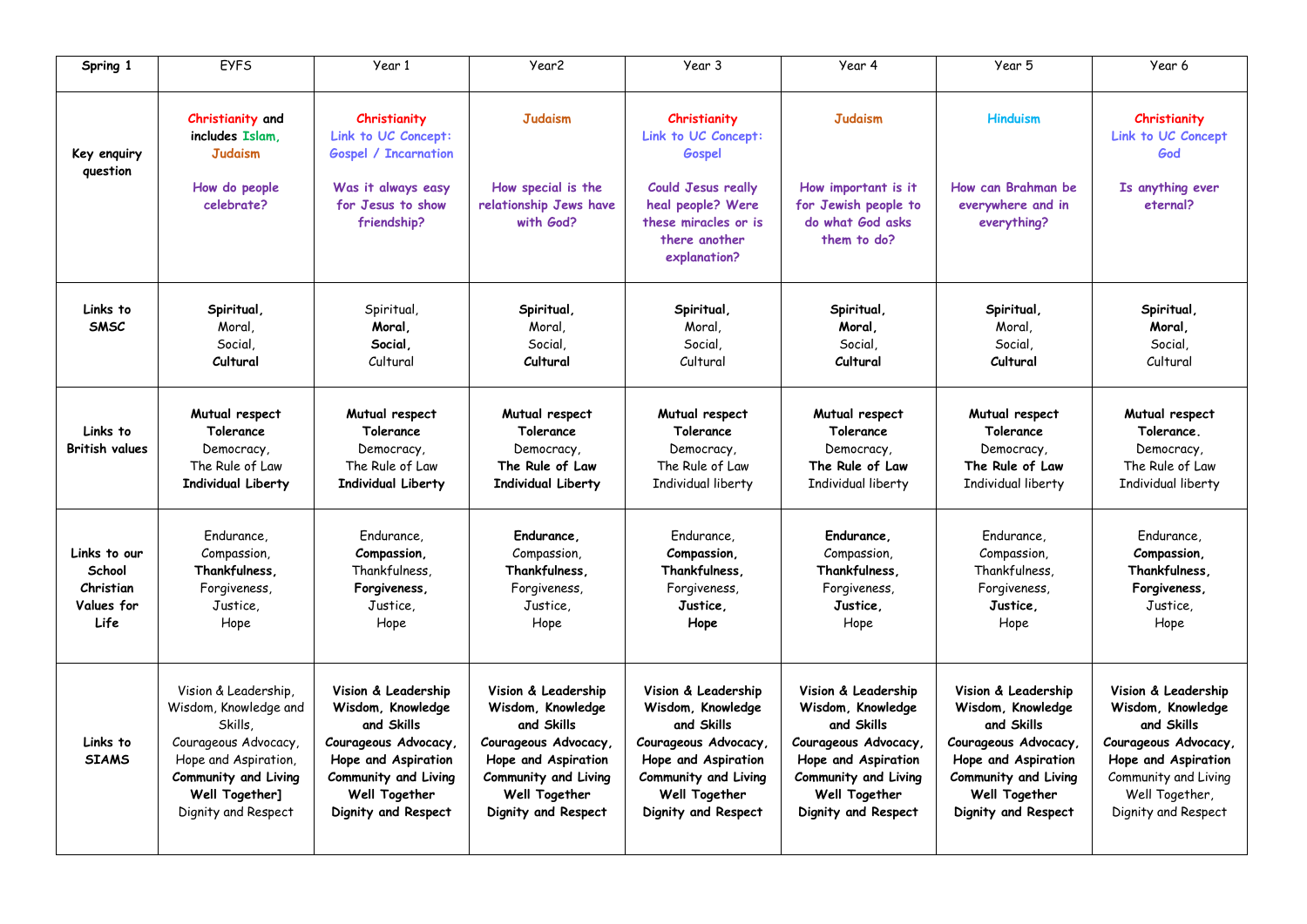| Spring 2                                                  | <b>EYFS</b>                                                                                                                                                            | Year 1                                                                                                                                                               | Year <sub>2</sub>                                                                                                                                                     | Year 3                                                                                                                                                                | Year 4                                                                                                                                                                 | Year 5                                                                                                                                                               | Year 6                                                                                                                                                                |
|-----------------------------------------------------------|------------------------------------------------------------------------------------------------------------------------------------------------------------------------|----------------------------------------------------------------------------------------------------------------------------------------------------------------------|-----------------------------------------------------------------------------------------------------------------------------------------------------------------------|-----------------------------------------------------------------------------------------------------------------------------------------------------------------------|------------------------------------------------------------------------------------------------------------------------------------------------------------------------|----------------------------------------------------------------------------------------------------------------------------------------------------------------------|-----------------------------------------------------------------------------------------------------------------------------------------------------------------------|
| Key enquiry<br>question                                   | Christianity<br><b>UC Concept: Salvation</b><br>Why do Christians put<br>a cross in an Easter<br>Garden?                                                               | Christianity<br><b>UC Concept: Salvation</b><br>Why does Easter<br>matter to Christians?                                                                             | Christianity<br><b>UC Concept: Salvation</b><br>Why does Easter<br>matter to Christians?                                                                              | Christianity<br><b>UC Concept: Salvation</b><br>Why do Christians call<br>the day Jesus dies<br>'Good Friday'?                                                        | Christianity<br><b>UC Concept: Salvation</b><br>Why do Christians call<br>the day Jesus dies<br>'Good Friday'?                                                         | Christianity<br><b>UC Concept: Salvation</b><br><b>What do Christians</b><br>believe Jesus did to<br>save Human beings?                                              | Christianity<br><b>UC Concept: Salvation</b><br>What difference does<br>the resurrection make<br>for Christians?                                                      |
|                                                           |                                                                                                                                                                        | Core Knowledge                                                                                                                                                       | Digging Deeper                                                                                                                                                        | Core Knowledge                                                                                                                                                        | Digging Deeper                                                                                                                                                         | Core Knowledge                                                                                                                                                       | Core Knowledge                                                                                                                                                        |
| Links to<br><b>SMSC</b>                                   | Spiritual,<br>Moral,<br>Social,<br>Cultural                                                                                                                            | Spiritual,<br>Moral,<br>Social,<br>Cultural                                                                                                                          | Spiritual,<br>Moral.<br>Social,<br>Cultural                                                                                                                           | Spiritual,<br>Moral.<br>Social,<br>Cultural                                                                                                                           | Spiritual,<br>Moral.<br>Social,<br>Cultural                                                                                                                            | Spiritual,<br>Moral,<br>Social,<br>Cultural                                                                                                                          | Spiritual,<br>Moral.<br>Social,<br>Cultural                                                                                                                           |
| Links to<br><b>British values</b>                         | Mutual respect<br>Tolerance.<br>Democracy<br>The Rule of Law<br>Individual liberty                                                                                     | Mutual respect<br>Tolerance.<br>Democracy,<br>The Rule of Law<br>Individual liberty                                                                                  | Mutual respect<br>Tolerance.<br>Democracy,<br>The Rule of Law<br>Individual liberty                                                                                   | Mutual respect<br>Tolerance.<br>Democracy,<br>The Rule of Law,<br>Individual liberty                                                                                  | Mutual respect<br>Tolerance.<br>Democracy,<br>The Rule of Law.<br>Individual liberty                                                                                   | Mutual respect<br>Tolerance.<br>Democracy,<br>The Rule of Law.<br>Individual liberty                                                                                 | Mutual respect<br>Tolerance.<br>Democracy,<br>The Rule of Law,<br>Individual liberty                                                                                  |
| Links to our<br>School<br>Christian<br>Values for<br>Life | Endurance.<br>Compassion,<br>Thankfulness.<br>Forgiveness,<br>Justice.<br>Hope                                                                                         | Endurance.<br>Compassion,<br>Thankfulness<br>Forgiveness,<br>Justice,<br>Hope                                                                                        | Endurance.<br>Compassion,<br>Thankfulness<br>Forgiveness,<br>Justice.<br>Hope                                                                                         | Endurance,<br>Compassion,<br>Thankfulness<br>Forgiveness,<br>Justice,<br>Hope                                                                                         | Endurance,<br>Compassion,<br>Thankfulness<br>Forgiveness,<br>Justice.<br>Hope                                                                                          | Endurance.<br>Compassion,<br>Thankfulness.<br>Forgiveness,<br>Justice.<br>Hope                                                                                       | Endurance,<br>Compassion,<br>Thankfulness,<br>Forgiveness,<br>Justice.<br>Hope                                                                                        |
| Links to<br><b>SIAMS</b>                                  | Vision & Leadership<br>Wisdom, Knowledge<br>and Skills<br>Courageous Advocacy,<br>Hope and Aspiration<br>Community and Living<br>Well Together,<br>Dignity and Respect | Vision & Leadership<br>Wisdom, Knowledge<br>and Skills<br>Courageous Advocacy<br>Hope and Aspiration<br>Community and Living<br>Well Together<br>Dignity and Respect | Vision & Leadership<br>Wisdom, Knowledge<br>and Skills<br>Courageous Advocacy,<br>Hope and Aspiration<br>Community and Living<br>Well Together<br>Dignity and Respect | Vision & Leadership<br>Wisdom, Knowledge<br>and Skills<br>Courageous Advocacy<br>Hope and Aspiration<br>Community and Living<br>Well Together,<br>Dignity and Respect | Vision & Leadership<br>Wisdom, Knowledge<br>and Skills<br>Courageous Advocacy,<br>Hope and Aspiration<br>Community and Living<br>Well Together,<br>Dignity and Respect | Vision & Leadership<br>Wisdom, Knowledge<br>and Skills<br>Courageous Advocacy<br>Hope and Aspiration<br>Community and Living<br>Well Together<br>Dignity and Respect | Vision & Leadership<br>Wisdom, Knowledge<br>and Skills<br>Courageous Advocacy,<br>Hope and Aspiration<br>Community and Living<br>Well Together<br>Dignity and Respect |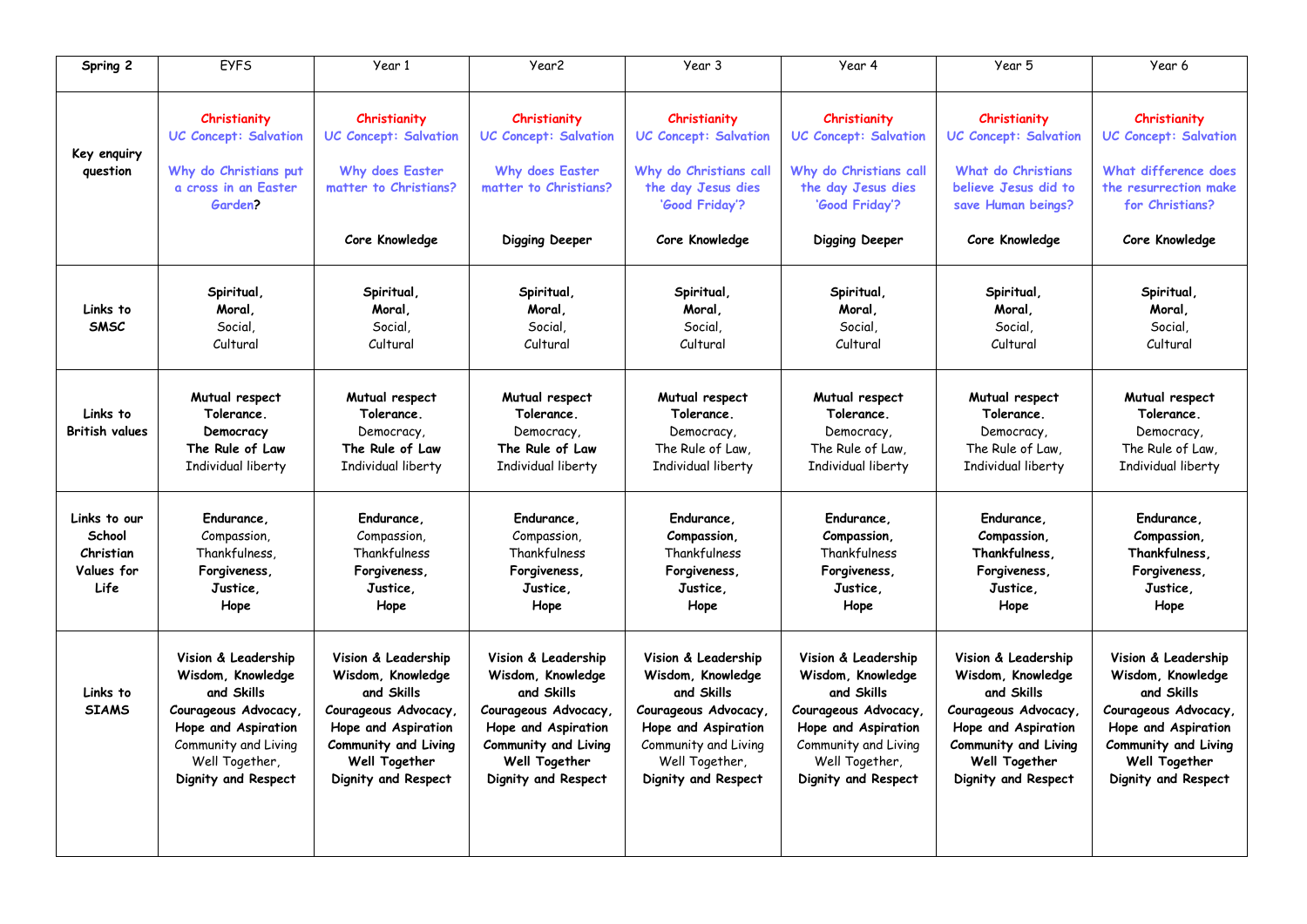| Summer 1                                                  | <b>EYFS</b>                                                                                                                                                            | Year 1                                                                                                                                                                | Year <sub>2</sub>                                                                                                                                                    | Year 3                                                                                                                                                                | Year 4                                                                                                                                                                | Year 5                                                                                                                                                               | Year 6                                                                                                                                                                |
|-----------------------------------------------------------|------------------------------------------------------------------------------------------------------------------------------------------------------------------------|-----------------------------------------------------------------------------------------------------------------------------------------------------------------------|----------------------------------------------------------------------------------------------------------------------------------------------------------------------|-----------------------------------------------------------------------------------------------------------------------------------------------------------------------|-----------------------------------------------------------------------------------------------------------------------------------------------------------------------|----------------------------------------------------------------------------------------------------------------------------------------------------------------------|-----------------------------------------------------------------------------------------------------------------------------------------------------------------------|
| Key enquiry<br>question                                   | Christianity and<br>includes<br><b>Islam</b><br><b>Hinduism</b><br><b>Sikhism</b><br>What can we learn<br>from stories?                                                | <b>Judaism</b><br>Is Shabbat important<br>to Jewish children?                                                                                                         | <b>Judaism</b><br>How important is it<br>for Jewish people to<br>do what God has<br>asked them to do?                                                                | <b>Hinduism</b><br>How can Brahman be<br>everywhere and in<br>everything?                                                                                             | <b>Judaism</b><br>What is the best way<br>for a Jew to show<br>commitment to God?                                                                                     | <b>Hinduism</b><br>Do beliefs in Karma.<br>Samsara and Moksha<br>help Hindus lead good<br>lives?                                                                     | <b>Islam</b><br>Does belief in Akhirah<br>(life after death) help<br>Muslims lead good<br>lives?                                                                      |
| Links to<br><b>SMSC</b>                                   | Spiritual.<br>Moral,<br>Social,<br>Cultural                                                                                                                            | Spiritual<br>Moral,<br>Social,<br>Cultural                                                                                                                            | Spiritual.<br>Moral.<br>Social,<br>Cultural                                                                                                                          | Spiritual<br>Moral.<br>Social,<br>Cultural                                                                                                                            | Spiritual.<br>Moral.<br>Social.<br>Cultural                                                                                                                           | Spiritual.<br>Moral.<br>Social,<br>Cultural                                                                                                                          | Spiritual,<br>Moral.<br>Social.<br>Cultural                                                                                                                           |
| Links to<br><b>British values</b>                         | Mutual respect<br>Tolerance.<br>Democracy,<br>The Rule of Law,<br>Individual liberty                                                                                   | Mutual respect<br>Tolerance.<br>Democracy,<br>The Rule of Law<br>Individual Liberty                                                                                   | Mutual respect<br>Tolerance.<br>Democracy,<br>The Rule of Law<br>Individual Liberty                                                                                  | Mutual respect<br>Tolerance.<br>Democracy,<br>The Rule of Law<br>Individual liberty                                                                                   | Mutual respect<br>Tolerance.<br>Democracy,<br>The Rule of Law<br><b>Individual Liberty</b>                                                                            | Mutual respect<br>Tolerance.<br>Democracy,<br>The Rule of Law<br>Individual liberty                                                                                  | Mutual respect<br>Tolerance.<br>Democracy<br>The Rule of Law<br><b>Individual Liberty</b>                                                                             |
| Links to our<br>School<br>Christian<br>Values for<br>Life | Endurance,<br>Compassion,<br>Thankfulness.<br>Forgiveness.<br>Justice.<br>Hope                                                                                         | Endurance,<br>Compassion,<br>Thankfulness.<br>Forgiveness,<br>Justice,<br>Hope                                                                                        | Endurance,<br>Compassion,<br>Thankfulness,<br>Forgiveness,<br>Justice,<br>Hope                                                                                       | Endurance,<br>Compassion,<br>Thankfulness,<br>Forgiveness,<br>Justice,<br>Hope                                                                                        | Endurance,<br>Compassion,<br>Thankfulness,<br>Forgiveness.<br>Justice,<br>Hope                                                                                        | Endurance.<br>Compassion,<br>Thankfulness,<br>Forgiveness,<br>Justice.<br>Hope                                                                                       | Endurance,<br>Compassion,<br>Thankfulness.<br>Forgiveness.<br>Justice.<br>Hope                                                                                        |
| Links to<br><b>SIAMS</b>                                  | Vision & Leadership<br>Wisdom, Knowledge<br>and Skills<br>Courageous Advocacy,<br>Hope and Aspiration<br>Community and Living<br>Well Together,<br>Dignity and Respect | Vision & Leadership<br>Wisdom, Knowledge<br>and Skills<br>Courageous Advocacy,<br>Hope and Aspiration<br>Community and Living<br>Well Together<br>Dignity and Respect | Vision & Leadership<br>Wisdom, Knowledge<br>and Skills<br>Courageous Advocacy<br>Hope and Aspiration<br>Community and Living<br>Well Together<br>Dignity and Respect | Vision & Leadership<br>Wisdom, Knowledge<br>and Skills<br>Courageous Advocacy,<br>Hope and Aspiration<br>Community and Living<br>Well Together<br>Dignity and Respect | Vision & Leadership<br>Wisdom, Knowledge<br>and Skills<br>Courageous Advocacy,<br>Hope and Aspiration<br>Community and Living<br>Well Together<br>Dignity and Respect | Vision & Leadership<br>Wisdom, Knowledge<br>and Skills<br>Courageous Advocacy<br>Hope and Aspiration<br>Community and Living<br>Well Together<br>Dignity and Respect | Vision & Leadership<br>Wisdom, Knowledge<br>and Skills<br>Courageous Advocacy,<br>Hope and Aspiration<br>Community and Living<br>Well Together<br>Dignity and Respect |